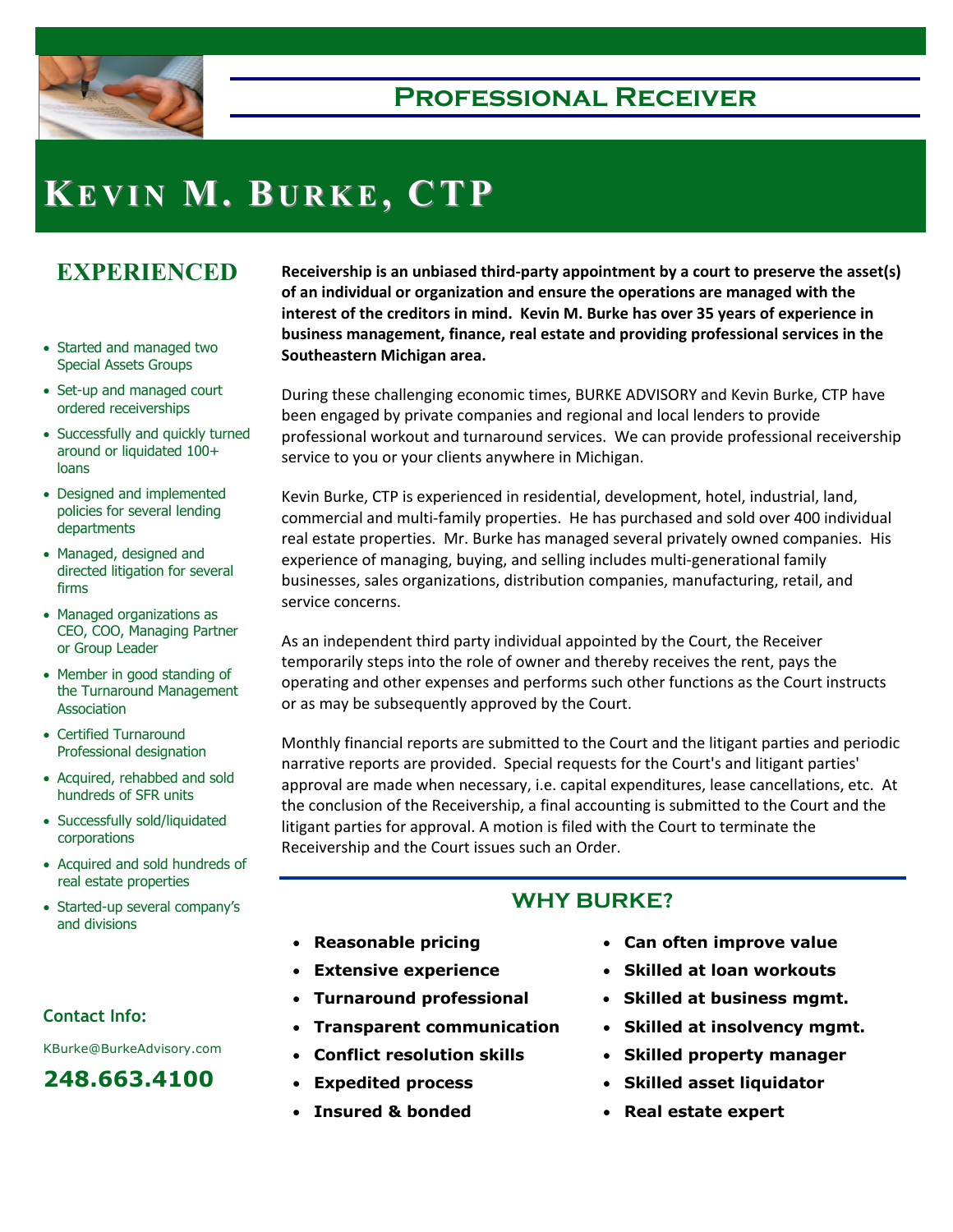## **WHY A PROFESSIONAL RECEIVER**

An individual, organization, creditor, or court may determine that having and independent receiver manage the affairs of a troubled entity is in their best interest and may seek out approval to appoint a receiver for:

- To take possession and control of real and personal property.
- To collect rent under an assignment of rents provision while a foreclosure is pending or to collect and disburse rents during the redemption period.
- To take control of any business and implement a court enforced turnaround. Thus, creating greater collateral value and higher return to creditors. This includes accurate, detailed, and regular reporting to all parties.
- To take possession and repair real property subject to Health and Safety code violations.
- To control, operate and wind up a corporation where the corporation is insolvent, has been dissolved, or is in imminent danger of insolvency, or has forfeited its corporate rights.
- To control assets during an action between partners, family or others jointly owning or having an interest in any property or business.
- To liquidate assets arising from partnership disputes or actions in partition.
- To execute upon the interest of a partner in a partnership under a charging order.
- To take possession and preserve assets pending resolution of a family law proceeding / marital dissolution.
- To enforce judgments.
- To vacate a fraudulent transfer in an effort to hide assets from creditors.
- To subject any property or fund to the creditor's claim.
- To collect receivables.
- To dispose of property after a judgment, or to preserve it during the pendency of an appeal.
- To take possession and control of a business pursuant to an action by a governmental agency.

As an independent third party individual appointed by the Court, the Receiver temporarily assumes the role of owner and thereby receives the rent, pays the operating and other expenses and performs such other functions as the Court instructs or as may be subsequently approved by the Court.

Monthly financial reports are submitted to the Court and the litigant parties and periodic narrative reports are provided. Special requests for the Court's and litigant parties' approval are made when necessary, i.e. capital expenditures, lease cancellations, etc. At the conclusion of the Receivership, a final accounting is submitted to the Court and the litigant parties for approval. A motion is filed with the Court to terminate the Receivership and the Court issues such an Order.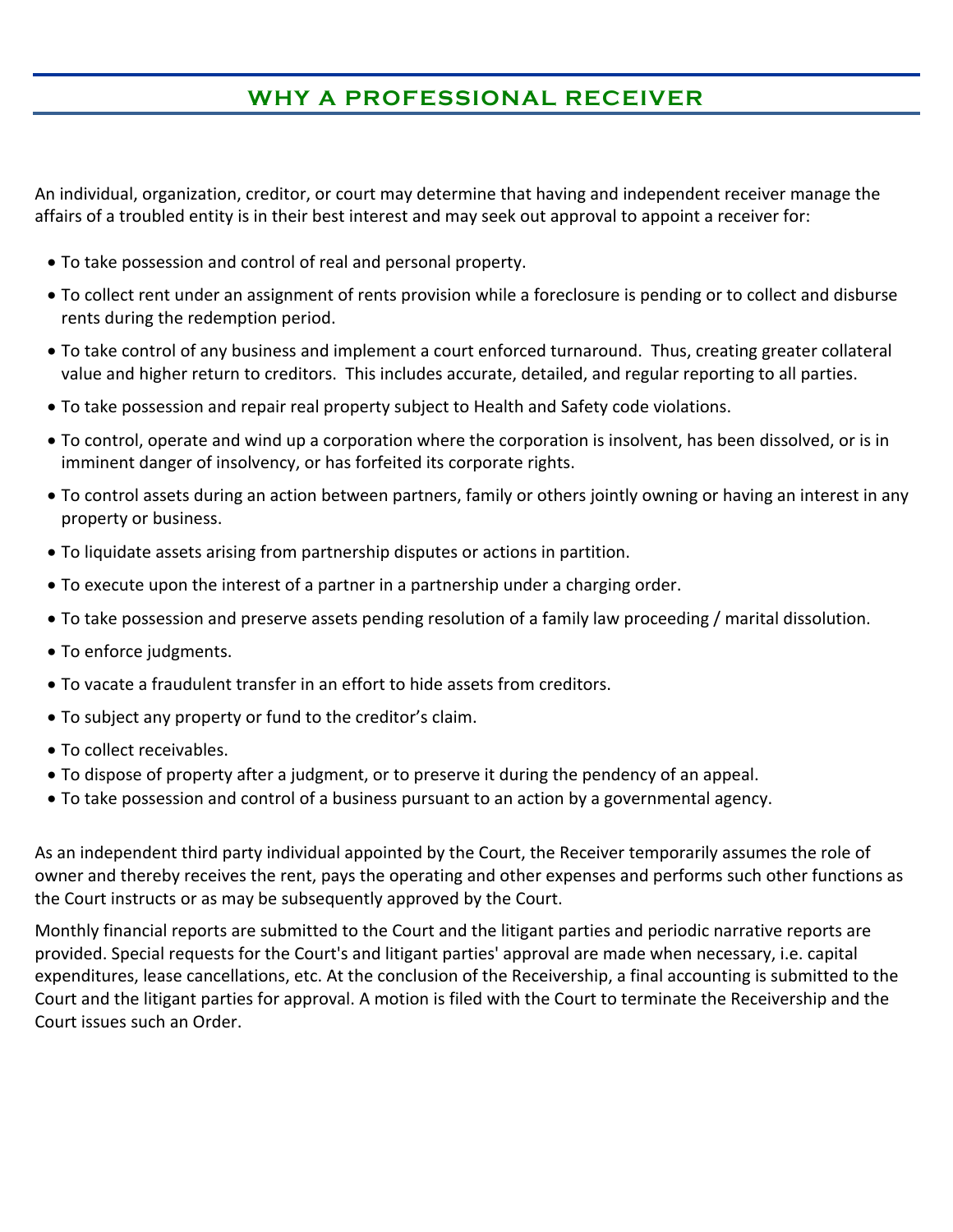

## **KEVIN M. BURKE, CTP**

**PROFESSIONAL ADVISOR TO MANAGEMENT CERTIFIED TURNAROUND PROFESSIONAL RECEIVER/CHIEF RESTRUCTURING OFFICER**



Kevin M. Burke has over 35 years of experience in business management, finance, and providing professional services to businesses, courts, and lenders.

Prior to his corporate restructuring work, Kevin spent over fifteen years in commercial banking/lending. As a member of Senior Management, he has directed Special Assets Groups and lending departments at two commercial banks. This is accompanied by expertise in commercial credit, loan review and loan operations. Mr. Burke has also managed several privately-owned companies. His experience includes distribution companies, real estate organizations, multi-generational family businesses, manufacturing, and service concerns. In his capacity as a Turnaround Professional he has functioned as interim CEO, Receiver, Chief Restructuring Officer, Trusted Advisor to Management and other critical restructuring roles. Additionally, he has experience in land development, hotel, industrial, residential, commercial, and multifamily real estate and has purchased and sold over 400 individual properties. Kevin began his career at Michigan National Bank (Bank of America) after graduating from the Villanova School of Business, at Villanova University in Philadelphia, PA. Whether representing an entrepreneur, a court, shareholders, a lender, arranging financing or running a corporation, Kevin Burke's business career has afforded him the opportunity to gain a wealth of diverse knowledge that has resulted in an extensive skill set. Kevin is a Certified Turnaround Professional who is credentialed through the globally recognized **Turnaround Management Association.** 

### **Certified Turnaround Professional (CTP)**

The designation of Certified Turnaround Professional (CTP) represents the highest order of professionalism in the turnaround industry. Administered by the Turnaround Management Association (TMA), it provides a benchmark for practical experience, knowledge, and ethical conduct. CTPs have a proven record of accomplishment and years of experience in working with companies or large business units that are in financial crisis. CTPs must be or must have held positions such as, but not limited to, turnaround practitioners, consultants, or emergency managers and must demonstrate knowledge in the legal, financial and management aspects of a turnaround. The designation also provides an objective measure of expertise related to workouts, restructurings, and corporate renewal. Company managers, executives at troubled businesses, lenders, bankruptcy courts and other professionals rightly demand that turnaround professionals meet an objective standard. Because of this, the CTP designation is increasingly important as a credential for engagement. The CTP designation requires the candidate to pass a rigorous three-part examination on management, accounting and law. Additional requirements include five years of experience plus a bachelor's degree, or ten years of consulting or senior management experience. Also required are professional recommendations, client engagement write-ups, adherence to the TMA Code of Ethics, and review by the TMA Standards Committee. CTP credentials are maintained by completing a minimum of 30 hours of continuing professional education every two years. The TMA is the premier organization of professionals dedicated to corporate renewal and turnaround management. This independent, nonprofit corporation preserves the integrity and confidentiality of the CTP application, examination and approval process.